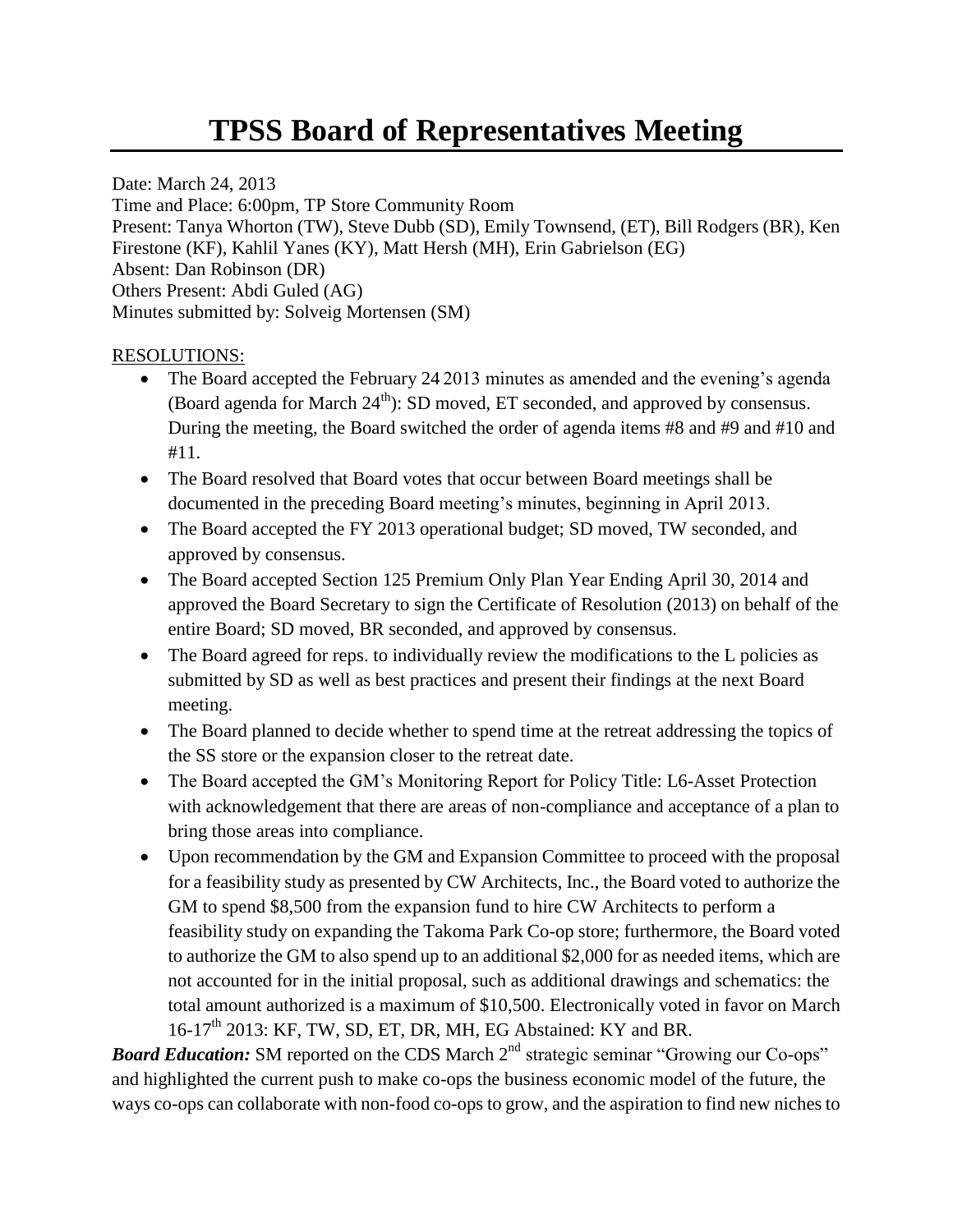serve communities. One Board rep. suggested that the Co-op follow up with the idea of approaching nearby hospitals, such as Seventh Day Adventist, to offer to provide them with food items.

TW reported on the MAFCA meeting in Doylestown, PA. She described the included presentations regarding the various ways other groups are trying to operate their co-ops: from big town hall meetings and farming programs to co-ops that are outsourcing some of their store departments. She shared that they talked about how co-ops have different ends policies statements. At the meeting, TW reported, they also pointed out that MAFCA meetings do not often attract GMs; MAFCA wants to change that pattern. MAFCA also encouraged attendees to use the MAFCA listserv. Finally, she shared that MAFCA is recruiting David Walker as one of their board members.

**Open Member Forum:** BR shared feedback from several regular customers re: how certain products are no longer being carried at the Co-op. He explained that staff always ask those customers to submit comments in the suggestion box; yet, it seems that they do not follow-up or are confident about the request process at the Co-op. BR suggested more Co-op member education around the procedure on customer concerns.

*Expansion Committee:* KF recounted that by email vote the Board chose CW Architects to proceed with the feasibility study. AG reported on his communications with the Turner family re: the big lot; he stated that currently they are open to negotiations. KF suggested that the feasibility study be completed first. The Board discussed how the City of Takoma is going to pursue an environmental analysis of the lot next to the Co-op. **The GM indicated that he will attempt to learn if the results of that environmental assessment will be made public.**

*Membership Committee:* SD announced that the next Membership Meeting will occur on May 4<sup>th</sup> from 2-4pm at the Historic Takoma Building. He shared that the speaker will be from Impact Silver Spring and noted that Impact Silver Spring has been involved with sewing co-ops and community building efforts. SD relayed that the Membership Committee wants to put together a survey and get membership input on the Co-op. He noted that they also want to work on having some of the Co-op's website translated into Spanish. Finally, he shared that many members of the committee contributed articles for the newsletters.

*GM Report***:** The GM shared that the Co-op is currently working on improving the floor of the whole store at TP and asked the Board for their feedback. He confirmed that the April  $1<sup>st</sup>$  and  $2<sup>nd</sup>$ inventory will happen and that the Co-op has begun open book management for both stores. The Board reflected on how open book management has helped with store activities because part of its educational component allows an assessment of the Co-op week by week.

AG highlighted how the Co-op's Facebook page is now receiving quite a bit of member input on various topics. AG shared that the Co-op has also acquired the new smartphone application which members and shoppers can use to get store notifications and access coupons. The Board discussed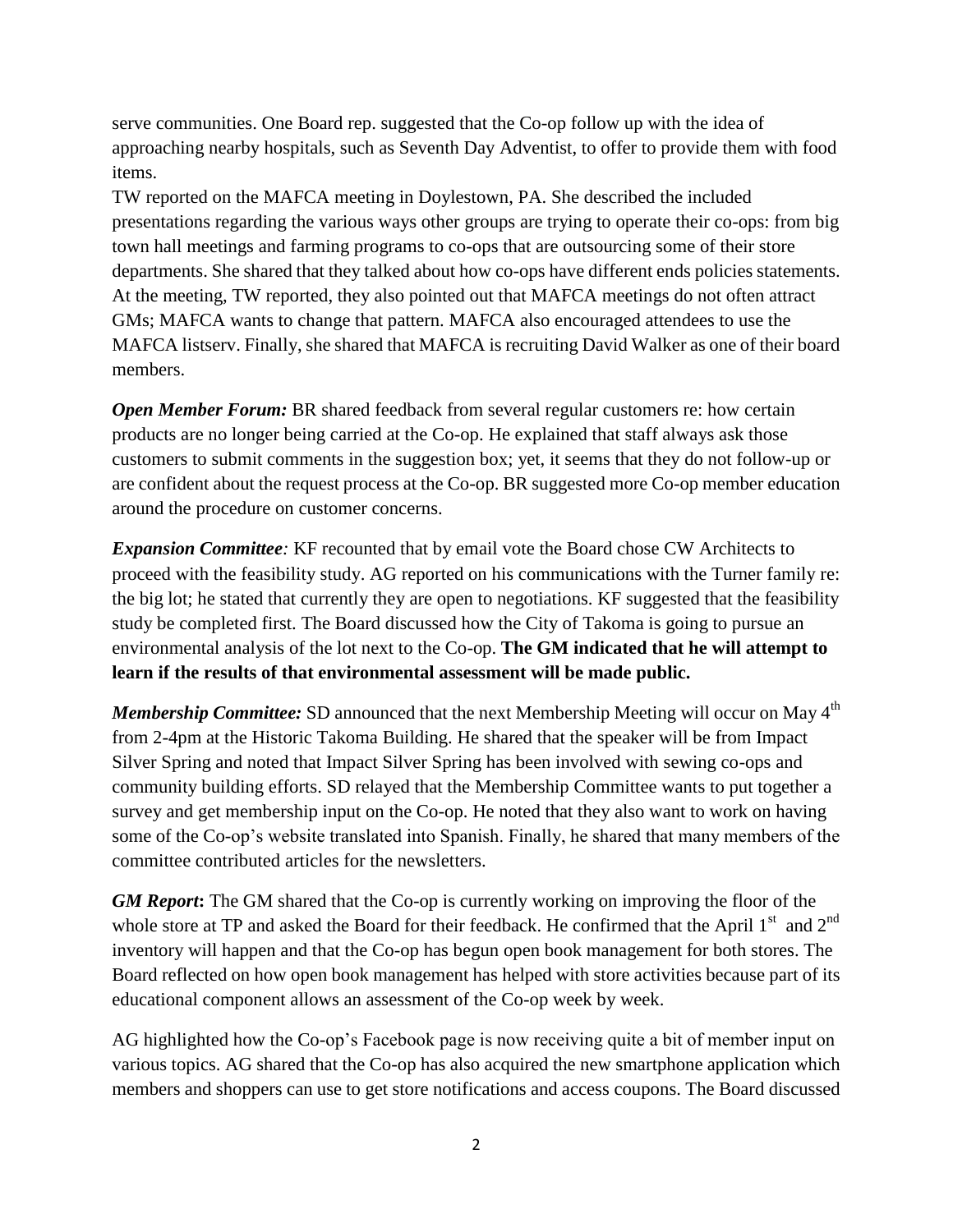how the coupons can actually be scanned from the customer's phone and whether there might be a similar application that would allow members to vote for the Board.

Noting that the film series has now ended, the Board inquired about what educational efforts might be scheduled next. AG noted his upcoming meeting with Mark Tabor and stated that Mr. Tabor and Mary Rooker are both interested in providing member education events.

The GM reported that the stores now have signage for all the products that are gluten free to notify and educate members. The Board President described how sometimes companies post the reason why they have discontinued a product in a positive way and then invite the customer to pursue other options—including allowing the company to re-order it for them.

AG stated that he is willing to continue the employee assistance program and make it an operational expense; SD thanked the GM for providing the Board information on it.

*Budget:* The Board reviewed the notations in the combined budget. The GM noted that he worked on the budget after speaking with all the department managers. The GM pointed out some of the specific major differences between the FY 2012 budget and the FY 2013 budget: additional allotments for the marketing position and for two new receiver positions were budgeted for the upcoming year.

The Board discussed how one reason for a profit decrease this year would be due to wages catching-up and increasing. The GM explained that the difference in the numbers between the two budgets will also be attributable to product changes and a closer examination of inventory. The GM also indicated some adjustments being made with the evaluation.

*Resolution for Takoma Park/Silver Spring Co-op Section 125 Premium Only Plan:* The Board reviewed the Section 125 Premium Only Plan and accepted it, approving the Board Secretary to sign the Certificate of Resolution on behalf of the Board.

*Policy Compliance Monitoring for Executive Limitation Policy L6-Asset Protection:* The Board reviewed the newly submitted monitoring report of Policy L-6. They noted that the Co-op/Board does want to ensure that they have management's plan in regards to areas of concern identified in the audit. SD pointed out that check sequencing still should be addressed. **TW pointed out that there were two areas of our policy that needed revision in our next policy review: L6.1 needs revision to the 90% replacement value because insurers do not use 90%; L6.8 needs revision to the phrase re: un-insured checking accounts.**

**The Board and GM agreed that rather than modify the proposed L6 monitoring report again, that the GM include information re: check sequencing procedures in the next month's GM report**. **The GM also agreed to add March 2013 as a date to the L6 monitoring report.**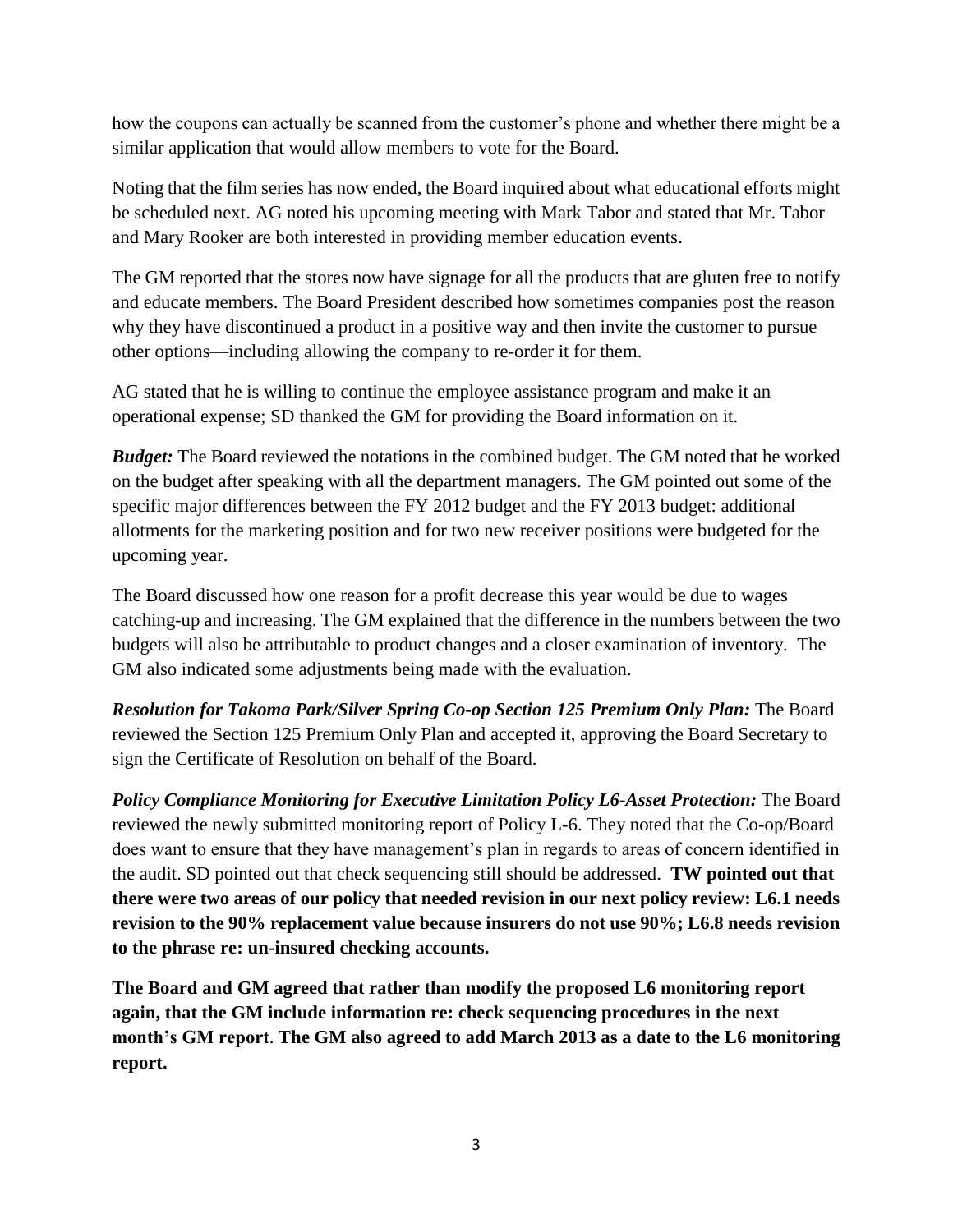There was discussion about how the monitoring report for L6 is due annually and it was also clarified that the insurance coverage that the Co-op pays a portion of is for the whole complex that the SS store resides in and is part of the Co-op's rent payment.

*CCMA:* SD encouraged reps. to attend the upcoming June CCMA conference. The Board credited previous CCMA conference education for the idea to move to open book management. The Board discussed whether the Co-op can consider covering a portion of the cost of childcare for Board reps. who need to arrange for childcare in order to attend. The Board also discussed housing options including traditional hotels, student housing co-ops, and hostels. SD pointed out that the Board budget will need to be amended if a number of reps. choose to attend.

*TPSS Financial Statements:* The Board discussed the March FAC minutes. TW summarized how one FAC member had expressed concern about the potential of a lawsuit over the perception of the Board's failure to exercise fiduciary duty, and another FAC member had responded that the Co-op has indemnification or officer's insurance. TW further recounted that willful misconduct and gross negligence are naturally, exceptions to the protections of indemnification. The Board discussed how only severe negligence would warrant an exception.

TW also defined negative total equity from the March minutes in regards to the SS store: a situation where if the SS store closes on a given day, it will owe money. She relayed that the SS store is now, currently negative in equity.

TW shared that some members of the FAC have requested an opportunity to come to the May Board meeting to speak. TW also shared that the FAC discussed how the numbers received for March reflected a profit at the SS store, but a reduction in sales. This meant, she explained, that the margin is up or that the inventory is down, and in either case, the SS store was doing less in sales for that period.

The GM confirmed that the inventory data for the SS store will most likely be available in May; he shared that he would have recommendations re: the SS store next month.

*Discussion of L policy revision draft:* SD recounted that the idea behind reviewing the Limits policies was to maintain delegation and subsidiary policy development as a GM responsibility; have the GM's strategic plan align with the Co-op's policies and procedures; but, get away from overly formal policy governance language.

SD explained that within his initial attempt to update the L policies, he made the following changes: added language to M1; kept M1-2; modified M2; kept the limitations policies, but phrased them positively rather than negatively; included a plan for the GM to come up with the appropriate goals for surveys for the monitoring reports; eliminated the older L3 and suggested creating a non L-policy "GM Code of Conduct"; moved some of L3 re: fiscal integrity and public image to L8. SD explained to the Board how a code of conduct that the GM signs would be more appropriate than the current policy. He pointed out that in the proposed L6 that the monitoring